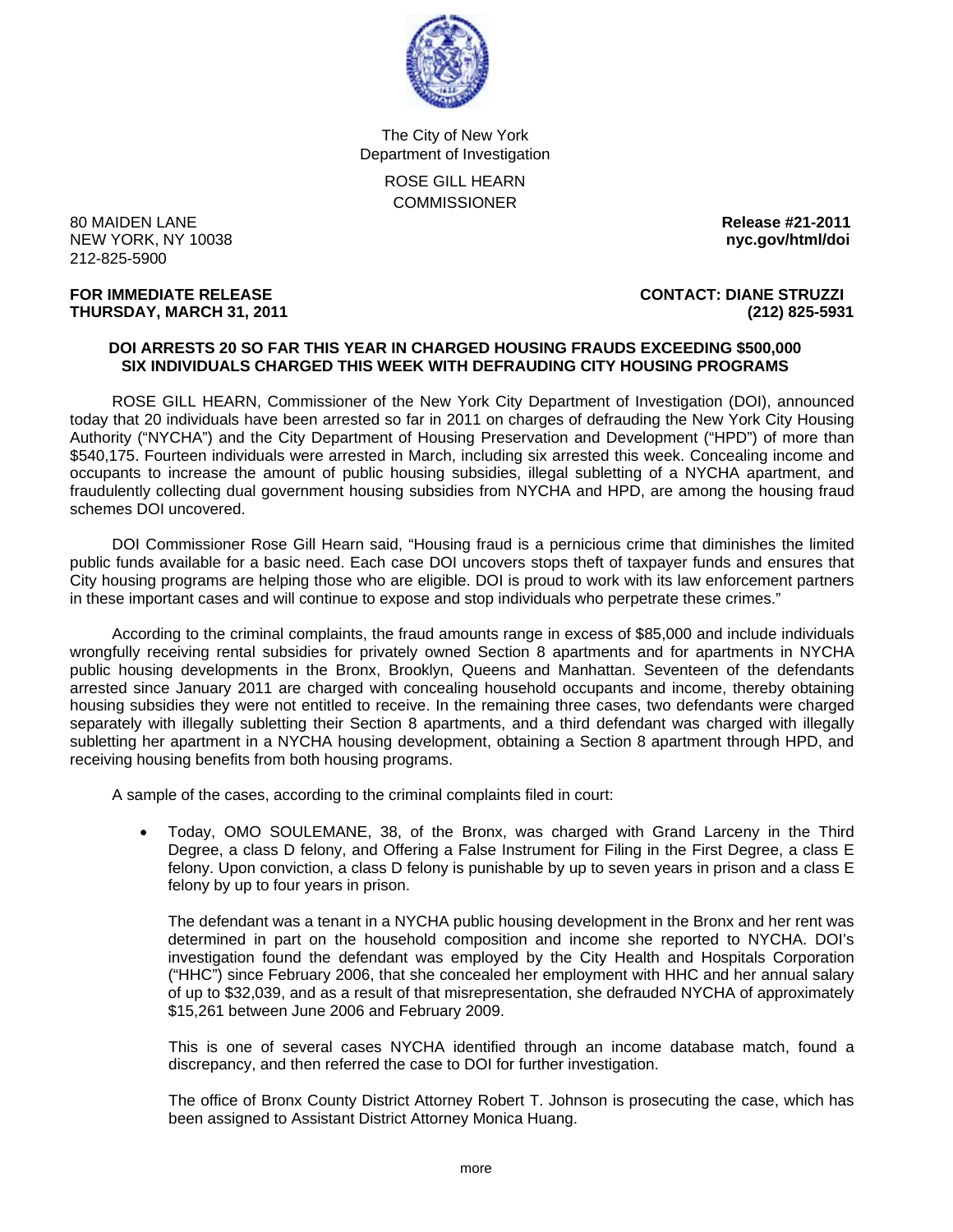• On Wednesday, March 30, 2011, LACY SAUNDERS, 52, of the Bronx, was charged with Theft of Public Money, a federal offense punishable on conviction by up to 10 years in prison. The United States Department of Housing and Urban Development ("HUD") subsidizes NYCHA's housing developments and the Section 8 programs administered by NYCHA and HPD.

The defendant's rent in a privately owned apartment in the Bronx was subsidized by Section 8 benefits administered by NYCHA and paid directly to her landlord. DOI's investigation found that the defendant reported that she received no employment income and lived in the Section 8 residence with her daughter and that she concealed the presence of her husband, a teacher with the City Department of Education, and his income, which ranged between approximately \$45,870 and \$64,690 per year. As a result of those misrepresentations, between October 2006 and June 2010, the government overpaid approximately \$42,326 in Section 8 subsidies on behalf of the defendant. The HUD Office of Inspector General assisted in this investigation.

The office of Preet Bharara, United States Attorney for the Southern District of New York, is prosecuting the case, which has been assigned to Assistant United States Attorney Jessica R. Lonergan.

• On March 24, 2011, OLGA GONZALEZ, 63, of the Bronx, was arrested on charges of Grand Larceny in the Third Degree and three counts of Offering a False Instrument for Filing in the First Degree.

The defendant received Section 8 benefits from NYCHA for an apartment in the Bronx. DOI's investigation found that instead of living in that apartment with her daughter, as the defendant reported to NYCHA, she was actually living with her daughter in Westchester, N.Y., as the defendant reported on a daycare license application filed with New York State. DOI's investigation further revealed that the defendant had illegally sublet her Section 8 apartment in the Bronx and that as a result of the defendant's misrepresentations, NYCHA overpaid approximately \$28,660 in housing benefits on behalf of the defendant.

The Bronx County District Attorney's Office is prosecuting the case, which is assigned to Assistant District Attorney Michelle Milanes.

• On March 24, 2011, KIM FOBBS, 48, of the Bronx, was charged with Grand Larceny in the Third Degree and Offering a False Instrument for Filing in the First Degree.

The defendant was a NYCHA Section 8 recipient for an apartment in the Bronx. DOI's investigation found she failed to report the presence of her husband in the apartment, and her husband's income as a bus operator with New York City Transit, where he earned in excess of \$191,000 between 2005 and 2008. As a result of those misrepresentations, NYCHA overpaid approximately \$36,504 in housing benefits on behalf of the defendant.

The office of Bronx County District Attorney Robert T. Johnson is prosecuting the case, which is assigned to Assistant District Attorney Jessica Lupo.

• On January 21, 2011, ANA CONTRERAS, 45, of the Dominican Republic, was arrested after reentering the United States from the Dominican Republic, and charged with the federal offense of Theft of Public Money.

The defendant was a NYCHA Section 8 recipient for an apartment on West 180th Street in Manhattan and certified she was living in the residence with her two children and subsequently that she resided in the apartment by herself. DOI's investigation found the defendant rented the four rooms in her apartment to other individuals while she resided in the Dominican Republic, and the defendant received rent payments from the illegal sublets. As a result of this conduct, between November 2006 and December 2010, the defendant fraudulently obtained approximately \$37,898 in Section 8 benefits from the government.

The office of Preet Bharara, U.S. Attorney for the Southern District of New York, is prosecuting the case, which is assigned to Assistant United States Attorney Adam Fee.